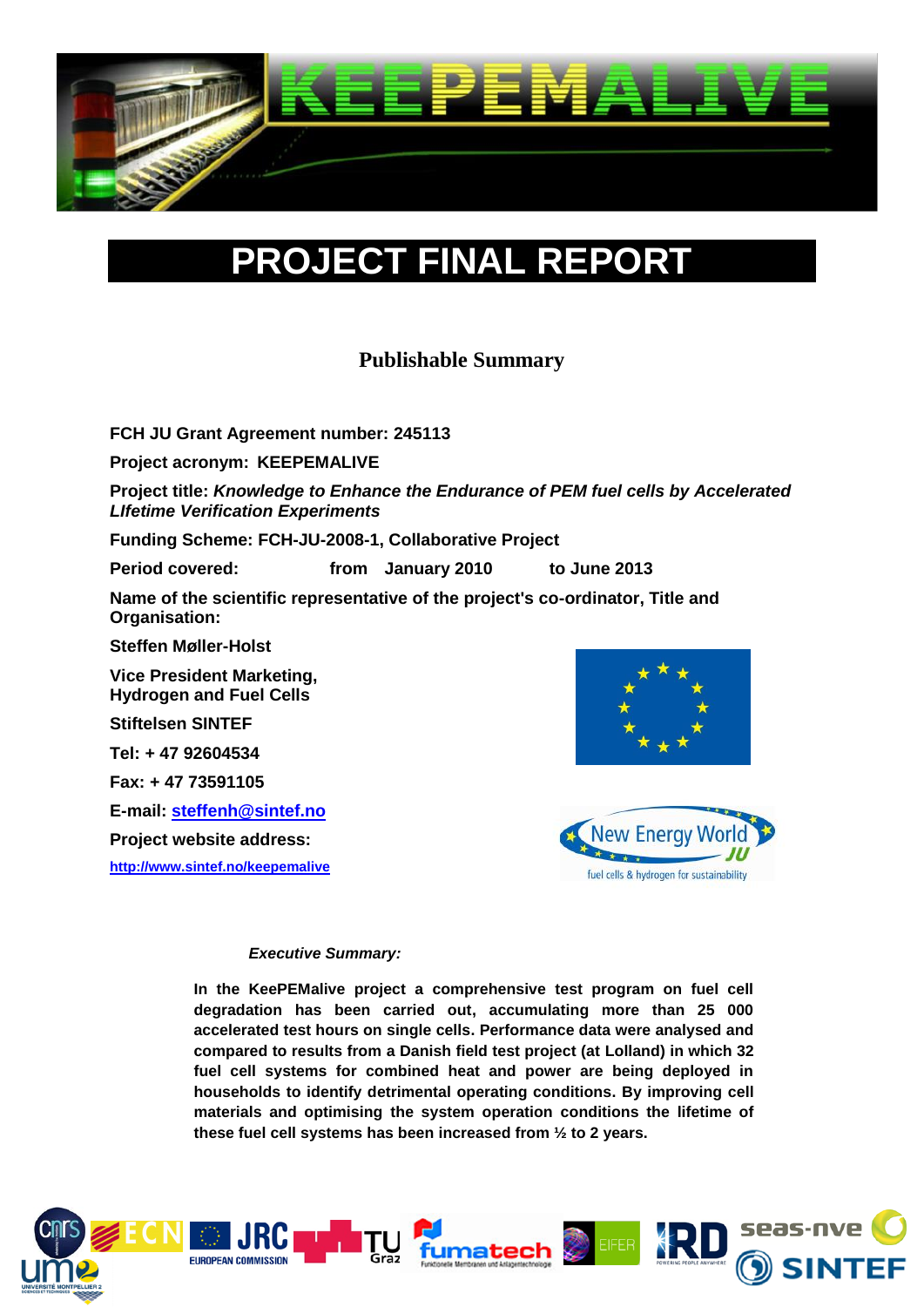## **Project Overview**

Fuel cells are expected to play a crucial role in the sustainable energy system of the future. Combined Heat and Power (CHP) constitute a potential market segment for fuel cells. However, high cost and limited durability represent two remaining key challenges to be solved prior to large scale market introduction of Proton Exchange Membrane (PEM) fuel cells. Whereas cost is less demanding, the durability requirements are especially stringent for CHP applications. This project is focusing on PEM fuel cells for residential applications in the micro (~kW) range (µCHP).

The main objective of the KeePEMalive project has been the establishment of:

- *improved understanding of degradation & failure mechanisms for stationary PEM fuel cells, with special focus on µCHP applications*
- *accelerated stress test (AST) protocols, a sensitivity matrix and a lifetime prediction model for stationary µCHP applications*

- thereby contributing to reaching the durability target for CHP applications of 40 000 hours.

The project was conducted by a consortium of European R&D institutions and companies with high expertize and long experience in the field. The involved industry partners possess advanced production capabilities to develop new improved Membrane and Electrode Assembly (MEA) materials as well as assembling and testing of PEM stacks and systems. The R&D partners are well equipped for material as well as cell and system performance characterization and provide expertise in statistical analysis data both from laboratory scale single cell, stack testing as well as real life system operation through related field tests in Denmark and France.

## **Comprehensive Accelerated Stress Test program**

Initially, typical operation characteristics for the residential µCHP application were mapped, and based on this six key stressors were identified, resembling conditions that these fuel cells typically experience in real life during all seasons. Adequate electrochemical characterisation techniques were selected for a comprehensive Accelerated Stress Test (AST) program. Both natural gas (NG) and pure hydrogen were assessed as fuel for the systems, due to the link to two field tests, one at Lolland in Denmark (pure  $H_2$ ) and a French field test at 4 locations all using NG as fuel and reformer technology.

Around 200 Membrane and Electrode Assemblies (MEAs) were studied during the AST program accumulating more than 20 000 single cell test hours. Supplemented by stack testing, this has revealed by statistical analysis, the most detrimental operating conditions causing degradation and cell failure.

## **A systematic approach aiming at statistically significant results**

By carefully designing the AST program the experimental workload was reduced significantly to a manageable level. Main operation variables were relative humidity (RH), temperature (T) and current density (j). By varying these systematically, the interactions between main factors were identifiable.

fumatech

A considerable database of test results has been built up linking degradation rates to single cell operation conditions. Statistical data analysis has shown that the presence of CO (arising from NG reforming) in the fuel, the relative humidity (RH) level and the operating temperature (T) of the cell are the key factors affecting performance degradation. Replicates have been used to estimate standard deviations and thereby enabled determination of the significance of the results.





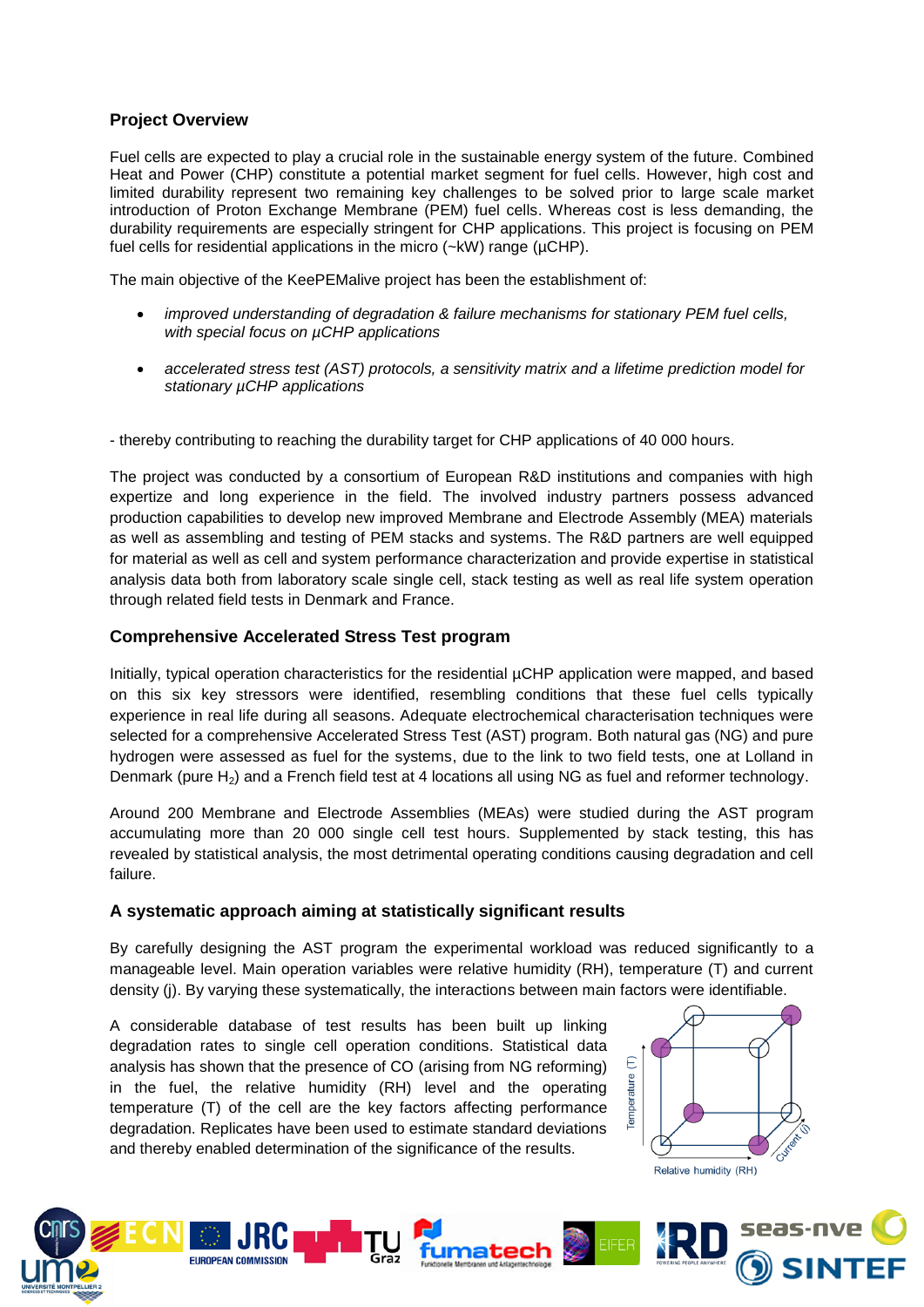